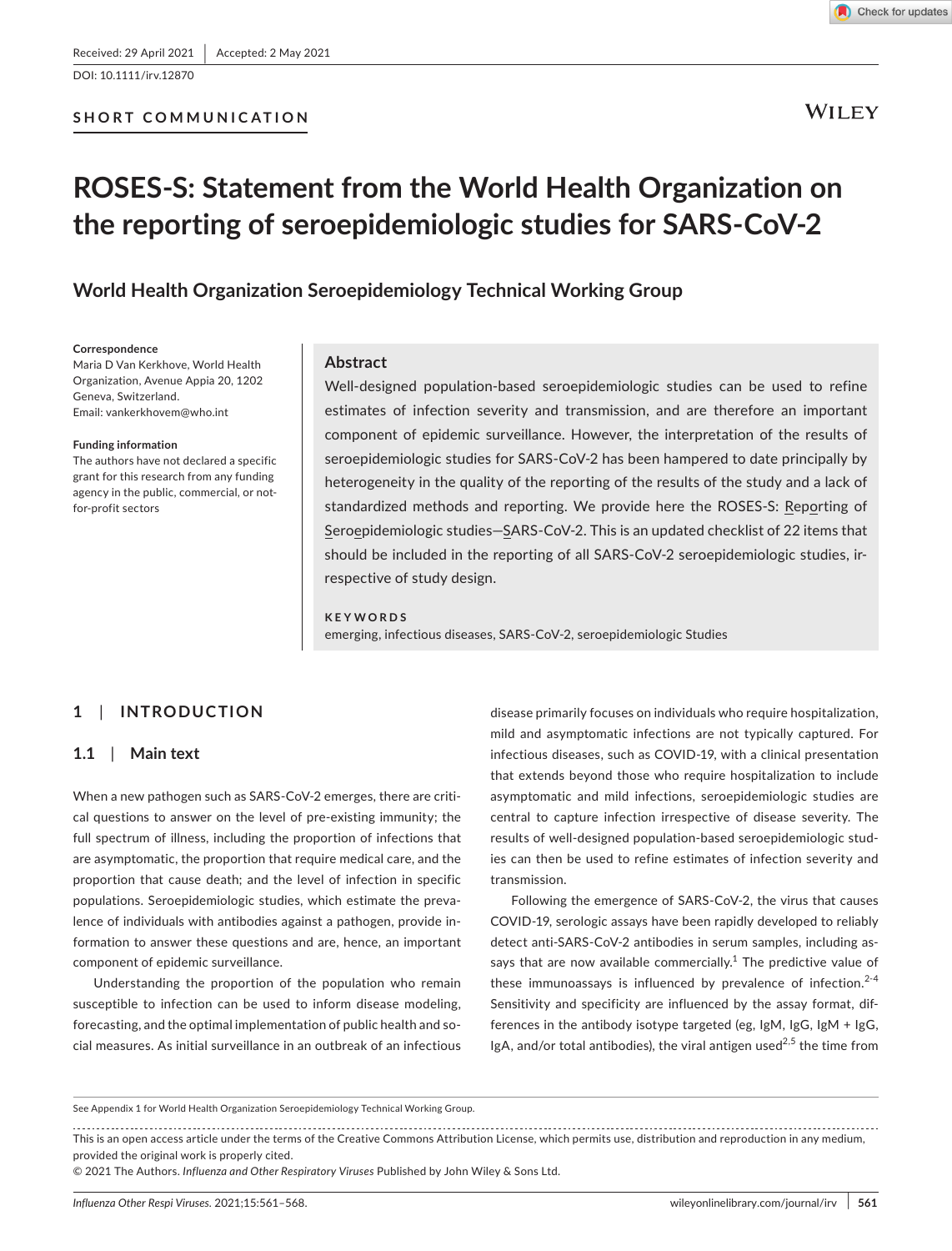infection to time of biological sampling, $^4$  and the severity of disease.<sup>6</sup> Cross-reactive antibodies with seasonal and zoonotic coronaviruses have been observed for some assays, and their prevalence may differ depending on the population tested.

Several systematic reviews have now been conducted of the initial pre-print or peer-reviewed SARS-CoV-2 seroepidemiologic studies.<sup>7-9</sup> These reviews have found overall seroprevalence to be low, although these reviews reflect seroprevalence results before August 2020. They showed variation by country and by region, with higher seropositivity reported in high-risk groups (eg, healthcare workers) and populations that have experienced widespread community transmission. Importantly, they have also highlighted heterogeneity in the quality of many of the initial seroprevalence studies, derived principally from the quality of the reporting of the results of the study, as has been shown for other diseases.10 Many fail to report on the validation of the immunoassay used for specific application to the study, or provide sufficient information as to how the immunoassay was validated, or report on whether seroprevalence estimates were corrected for sampling biases or immunoassay performance. In the absence

|  |  |  |  | TABLE 1 Checklist for the reporting of SARS-CoV-2 seroepidemiologic studies |  |
|--|--|--|--|-----------------------------------------------------------------------------|--|
|--|--|--|--|-----------------------------------------------------------------------------|--|

| Item number                         | Item         | ROSES-I description (Horby P, 2016)                                                                                                                                                                                                                                                                                                                                                                                                                                                                                                   | ROSES-I description for SARS-CoV-2                                                                                                                                                                                                                                                                                                                                                                                                                                                                                                                                                                                                                                                                                                      |
|-------------------------------------|--------------|---------------------------------------------------------------------------------------------------------------------------------------------------------------------------------------------------------------------------------------------------------------------------------------------------------------------------------------------------------------------------------------------------------------------------------------------------------------------------------------------------------------------------------------|-----------------------------------------------------------------------------------------------------------------------------------------------------------------------------------------------------------------------------------------------------------------------------------------------------------------------------------------------------------------------------------------------------------------------------------------------------------------------------------------------------------------------------------------------------------------------------------------------------------------------------------------------------------------------------------------------------------------------------------------|
| Title, abstract and<br>introduction |              |                                                                                                                                                                                                                                                                                                                                                                                                                                                                                                                                       |                                                                                                                                                                                                                                                                                                                                                                                                                                                                                                                                                                                                                                                                                                                                         |
| $\mathbf 1$                         |              | Title and abstract The term "seroepidemiologic,"<br>"seroepidemiology," "seroprevalence,"<br>or "seroincidence" should be applied<br>to the study in the title or abstract,<br>and the medical subject heading<br>"Seroepidemiologic Studies" be used<br>when the report is of a population-based<br>serological survey.                                                                                                                                                                                                              | The term "seroepidemiologic," "seroepidemiology,"<br>"seroprevalence," or "seroincidence" should be<br>applied to the study in the title and abstract, and the<br>medical subject heading "Seroepidemiologic Studies"<br>be used when the report is of a population-based<br>serological survey.<br>Provide a structured summary including, as applicable:<br>objectives; population level (ie, national, regional,<br>local), study design, study period, eligibility criteria<br>of study participants, sampling dates and method,<br>sample size, laboratory methods (assay used), results:<br>seroprevalence and 95% CI, study limitations,<br>conclusions and implications of key findings.                                        |
| $\overline{2}$                      | Introduction | State what is known about the kinetics of<br>antibody rise, decay, and persistence<br>following infection for the particular virus<br>being studied and the justification for<br>threshold antibody titers or changes in<br>titers used to define evidence of infection.<br>State what is known about the sensitivity and<br>specificity of the antibody detection assay<br>being used.                                                                                                                                               | State what is known about the kinetics of antibody<br>rise, decay, and persistence following SARS-CoV-2<br>infection, in the particular study setting/population,<br>if possible.<br>State which SARS-CoV-2 viruses are circulating, including<br>any variants<br>State what is known about the sensitivity and specificity<br>of the antibody detection assay being used.                                                                                                                                                                                                                                                                                                                                                              |
| 3                                   |              | State specific objectives, including any<br>prespecified hypotheses.                                                                                                                                                                                                                                                                                                                                                                                                                                                                  | State specific objectives, including any prespecified<br>hypotheses.                                                                                                                                                                                                                                                                                                                                                                                                                                                                                                                                                                                                                                                                    |
| Epidemiological methods             |              |                                                                                                                                                                                                                                                                                                                                                                                                                                                                                                                                       |                                                                                                                                                                                                                                                                                                                                                                                                                                                                                                                                                                                                                                                                                                                                         |
| 4                                   | Study design | State which specific seroepidemiologic study<br>design was chosen and why.                                                                                                                                                                                                                                                                                                                                                                                                                                                            | State which specific seroepidemiologic study design was<br>chosen and why.                                                                                                                                                                                                                                                                                                                                                                                                                                                                                                                                                                                                                                                              |
| 5                                   | Setting      | Describe the timing of the biological sampling<br>in relation to the disease epidemiology in<br>the study population (the beginning, peak,<br>and end of virus transmission).<br>Where known, describe the timing of<br>biological sampling in individuals in relation<br>to disease onset and to exposures of<br>interest.<br>State the interval between sequential<br>biological samples (serial cross-sectional<br>or longitudinal studies), or specify whether<br>only a single sample was collected (cross-<br>sectional study). | Describe the setting, locations, and sampling frame,<br>including periods of recruitment, exposure, follow-up,<br>and data collection.<br>Describe the timing of the biological sampling in relation<br>to the disease epidemiology in the study population<br>(the beginning, peak, and end of virus transmission).<br>Describe any vaccination efforts that have been<br>undertaken.<br>Where known, describe the timing of biological sampling<br>in individuals in relation to disease onset and to<br>exposures of interest.<br>State the interval between sequential biological samples<br>(serial cross-sectional or longitudinal studies), or<br>specify whether only a single sample was collected<br>(cross-sectional study). |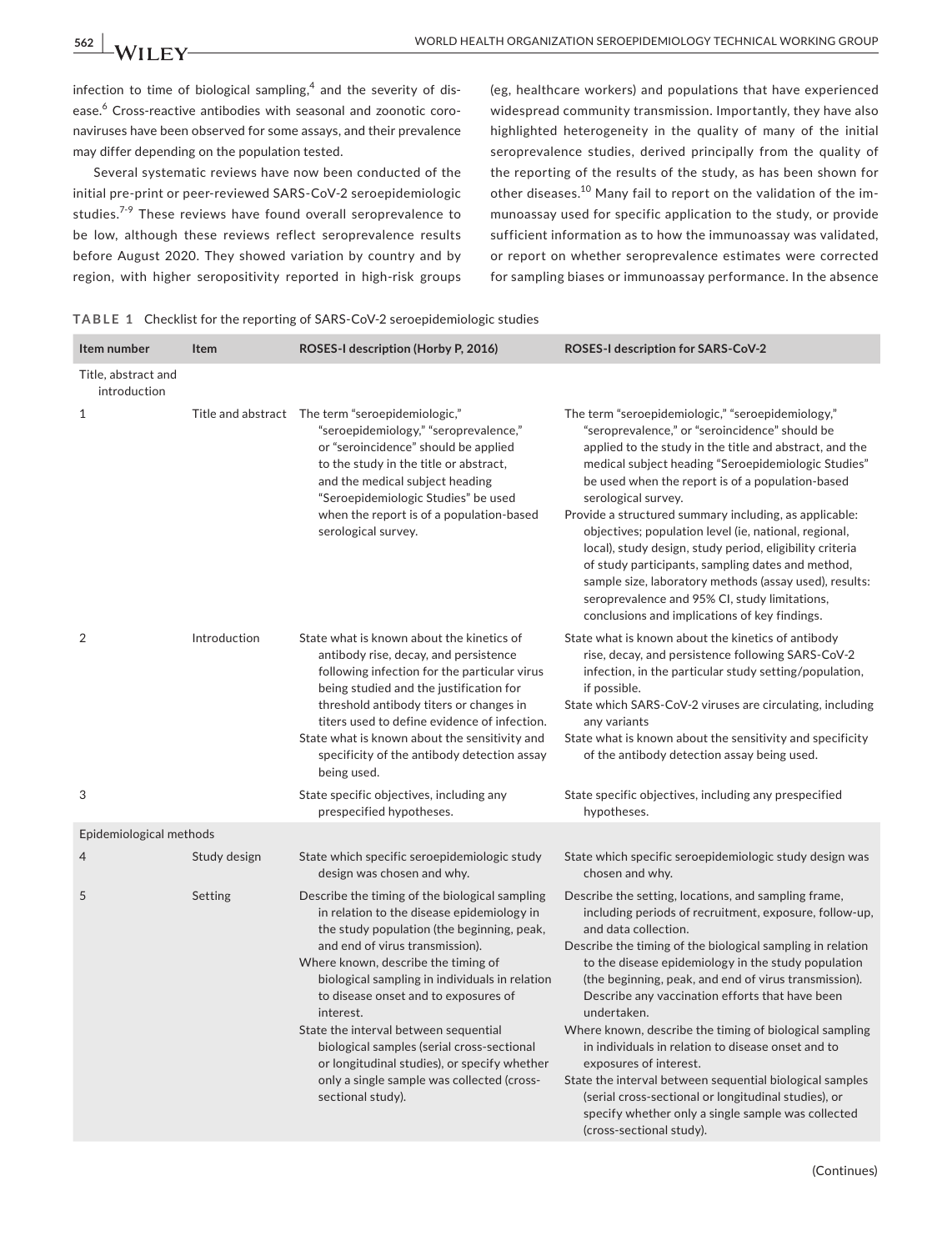| Item number | Item                                   | ROSES-I description (Horby P, 2016)                                                                                                                                                                                                                                                                                                                                                                                                                                                                                                                                                                                                                                                                                                                                     | ROSES-I description for SARS-CoV-2                                                                                                                                                                                                                                                                                                                                                                                                                                                                                                                                                                                                                                                                                                                                                                                                                                                                                                                                                                                                                                                                                                            |
|-------------|----------------------------------------|-------------------------------------------------------------------------------------------------------------------------------------------------------------------------------------------------------------------------------------------------------------------------------------------------------------------------------------------------------------------------------------------------------------------------------------------------------------------------------------------------------------------------------------------------------------------------------------------------------------------------------------------------------------------------------------------------------------------------------------------------------------------------|-----------------------------------------------------------------------------------------------------------------------------------------------------------------------------------------------------------------------------------------------------------------------------------------------------------------------------------------------------------------------------------------------------------------------------------------------------------------------------------------------------------------------------------------------------------------------------------------------------------------------------------------------------------------------------------------------------------------------------------------------------------------------------------------------------------------------------------------------------------------------------------------------------------------------------------------------------------------------------------------------------------------------------------------------------------------------------------------------------------------------------------------------|
| 6           | Participants                           | For case-ascertained transmission studies,<br>describe the method of case ascertainment<br>and criteria for defining a "case."<br>For household- or institution-based<br>transmission studies, describe the<br>definition of a household or the institution.<br>For outbreak investigations involving serologic<br>sampling, describe the setting in which the<br>cases were identified, for example, village/<br>residential setting, occupational workplace.<br>To aid the interpretation of seroepidemiologic<br>studies of novel influenza A virus subtypes,<br>the results from exposed populations<br>should be compared with the results from<br>unexposed populations. Efforts to validate<br>the assay in virologically confirmed cases<br>should be reported. | For case-ascertained transmission studies, describe<br>the method of case ascertainment and criteria for<br>defining a "case." Describe methods of follow-up.<br>For household- or institution-based transmission<br>studies, describe the definition of a household or the<br>institution. Describe methods of follow-up.<br>For outbreak investigations involving serologic sampling,<br>describe the setting in which the cases were<br>identified, for example, village/residential setting,<br>occupational workplace. Describe methods of<br>follow-up.<br>For a cohort study, give the eligibility criteria, and the<br>sources and methods of sampling of participants.<br>Describe methods of follow-up.<br>For a case-control study, give the eligibility criteria, and<br>the sources and methods of case ascertainment and<br>control selection. Give the rationale for the choice<br>of cases and controls. For matched studies, give<br>matching criteria and the number of controls per<br>case.<br>For a cross-sectional study, give the eligibility criteria,<br>and the sources and methods of selection of<br>participants |
| 7           | Variables                              | Describe the potential for immunization<br>(specify vaccine and timing of vaccination<br>in relationship to collection of serum),<br>if applicable, to affect the outcome<br>measures.<br>Describe any known or potential<br>immunological cross-reactivity that may<br>bias the outcome measures.<br>Describe illness definitions and methods for<br>ascertaining the presence or absence of<br>clinical illness in subjects.                                                                                                                                                                                                                                                                                                                                          | Clearly define all outcomes, exposures, predictors,<br>potential confounders, and effect modifiers.<br>The median age and range for each exposure group<br>should be reported.<br>Describe the vaccination status of participants (specify<br>vaccination status, vaccine manufacturer, number<br>of doses, and timing of vaccination in relationship<br>to collection of serum), if applicable, to affect the<br>outcome measures. If relevant, describe measures<br>taken to identify and record immunization history.<br>Describe any known or potential immunological cross-<br>reactivity that may bias the outcome measures.<br>Describe illness definitions and methods for ascertaining<br>the presence or absence of clinical illness in subjects.                                                                                                                                                                                                                                                                                                                                                                                   |
| 8           | Data sources/<br>measurement<br>biases | If relevant, describe measures taken to<br>identify and record immunization history.                                                                                                                                                                                                                                                                                                                                                                                                                                                                                                                                                                                                                                                                                    | For each variable of interest, give sources of data and<br>details of methods of assessment (measurement).<br>Describe comparability of assessment methods if<br>there is more than one group.<br>Give information separately for cases and controls in<br>case-control studies and, if applicable, for exposed<br>and unexposed groups in cohort and cross-sectional<br>studies).                                                                                                                                                                                                                                                                                                                                                                                                                                                                                                                                                                                                                                                                                                                                                            |
| 9           | <b>Bias</b>                            | If relevant, describe efforts to control for<br>the potential effect of immunization on<br>estimates of outcomes.                                                                                                                                                                                                                                                                                                                                                                                                                                                                                                                                                                                                                                                       | Describe any efforts to address potential sources of bias.                                                                                                                                                                                                                                                                                                                                                                                                                                                                                                                                                                                                                                                                                                                                                                                                                                                                                                                                                                                                                                                                                    |
| 10          | Study size                             | Describe the baseline estimated<br>seroprevalence at given antibody titers or<br>incidence of infection and cite published<br>literature to support these estimates.                                                                                                                                                                                                                                                                                                                                                                                                                                                                                                                                                                                                    | Describe the baseline estimated seroprevalence or<br>incidence of infection and cite published literature to<br>support these estimates.<br>Explain the steps that led to the final sample size. Report<br>the numbers of individuals at each stage of the<br>study-the numbers potentially eligible, examined for<br>eligibility, confirmed eligible, included in the study,<br>completing follow-up, and analyzed.                                                                                                                                                                                                                                                                                                                                                                                                                                                                                                                                                                                                                                                                                                                          |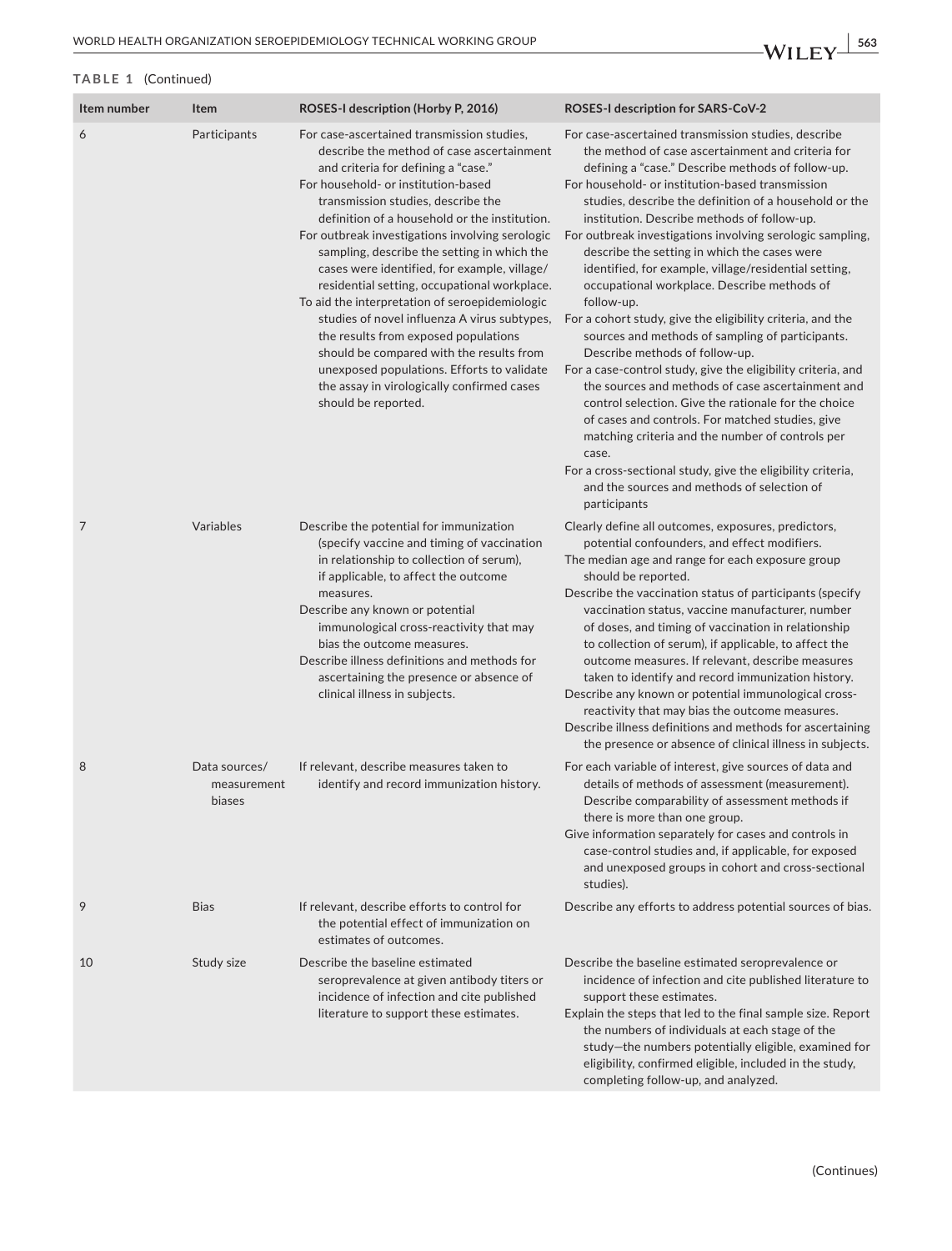| Item number        | Item                          | ROSES-I description (Horby P, 2016)                                                                                                                                                                                                                                                                                                                                                                                                                                                                                                                                                                                                                                                                                                                                                                                                                                  | ROSES-I description for SARS-CoV-2                                                                                                                                                                                                                                                                                                                                                                                                                                                                                                                                                                                                                                                                                                                                                                                                                                                                                                                                                |  |
|--------------------|-------------------------------|----------------------------------------------------------------------------------------------------------------------------------------------------------------------------------------------------------------------------------------------------------------------------------------------------------------------------------------------------------------------------------------------------------------------------------------------------------------------------------------------------------------------------------------------------------------------------------------------------------------------------------------------------------------------------------------------------------------------------------------------------------------------------------------------------------------------------------------------------------------------|-----------------------------------------------------------------------------------------------------------------------------------------------------------------------------------------------------------------------------------------------------------------------------------------------------------------------------------------------------------------------------------------------------------------------------------------------------------------------------------------------------------------------------------------------------------------------------------------------------------------------------------------------------------------------------------------------------------------------------------------------------------------------------------------------------------------------------------------------------------------------------------------------------------------------------------------------------------------------------------|--|
| 11                 | Quantitative<br>variables     | Describe the serological assay's limit of<br>detection and how this limit is defined or<br>calculated. Describe how samples with a<br>result below or on the borderline of the<br>limit were handled in the analysis.<br>Describe and justify the titer or other<br>result used to define "seropositivity,"<br>or the antibody titer change or change<br>in other assay result used to define<br>"seroconversion." Avoid the term<br>"seroconversion" unless referring to<br>change from undetectable to detectable<br>antibody level. Otherwise report the fold-<br>rise in titer. Avoid the term "infection" but<br>report "seroprevalence at a titer of ".<br>If statements or inferences are made about<br>protection from infection, describe what is<br>known about the correlation between the<br>assay results and protection from infection<br>and illness. | Explain how quantitative variables were handled in the<br>analyses. If applicable, describe which groupings<br>were chosen and why.<br>Describe the serological assay's limit of detection and<br>how this limit is defined or calculated. Describe how<br>samples with a result below or on the borderline of<br>the limit were handled in the analysis.<br>Define "seropositivity," or the antibody titer change<br>or change in other assay result used to define<br>"seroconversion." Avoid the term "seroconversion"<br>unless referring to change from undetectable to<br>detectable antibody level. Avoid the term "infection"<br>but report "seroprevalence at a titer of ".                                                                                                                                                                                                                                                                                              |  |
| 12                 | <b>Statistical</b><br>methods | If relevant, state how the non-independence<br>of data was managed.<br>If relevant, report methods used to account<br>for the probability of seropositivity or<br>seroconversion if infected, and to account<br>for decay in antibody titers over time.                                                                                                                                                                                                                                                                                                                                                                                                                                                                                                                                                                                                              | Describe all statistical methods, including those used to<br>control for confounding.<br>Describe any methods used to examine subgroups and<br>interactions.<br>Describe all methods used to address sampling and<br>selection biases (eg, weighting results, multilevel<br>regression and post-stratification).<br>Explain how missing data were addressed.<br>For a cohort study, explain how loss to follow-up was<br>addressed, if applicable.<br>For a case-control study, explain how variables on which<br>cases and controls were matched, if applicable.<br>For a cross-sectional study, describe analytical methods<br>taking account of sampling strategy, if applicable.<br>Describe any sensitivity analyses.<br>If relevant, report methods used to account for<br>adjustment for assay performance (sensitivity and<br>specificity), the probability of seropositivity or<br>seroconversion if infected, and to account for decay<br>in antibody titers over time. |  |
| Laboratory methods |                               |                                                                                                                                                                                                                                                                                                                                                                                                                                                                                                                                                                                                                                                                                                                                                                                                                                                                      |                                                                                                                                                                                                                                                                                                                                                                                                                                                                                                                                                                                                                                                                                                                                                                                                                                                                                                                                                                                   |  |
| 13                 | Sample type and<br>handling   | Describe the sample type-serum or plasma.<br>If plasma is used, specify the anticoagulant<br>used (heparin, sodium citrate, EDTA, etc).<br>Describe the specimen storage conditions<br>(4°C, -20°C, -80°C). If frozen prior to the<br>analysis, describe the time to freezing and                                                                                                                                                                                                                                                                                                                                                                                                                                                                                                                                                                                    | Describe the sample type-whole blood, dried blood,<br>serum or plasma. If plasma is used, specify the<br>anticoagulant used (heparin, sodium citrate, EDTA,<br>etc).<br>Describe the specimen storage conditions (4 $\degree$ C, -20 $\degree$ C,<br>-80°C). If frozen prior to the analysis, describe the                                                                                                                                                                                                                                                                                                                                                                                                                                                                                                                                                                                                                                                                        |  |

the number of freeze/thaw cycles prior to

testing.

−80°C). If frozen prior to the analysis, describe the time to freezing and the number of freeze/thaw cycles prior to testing.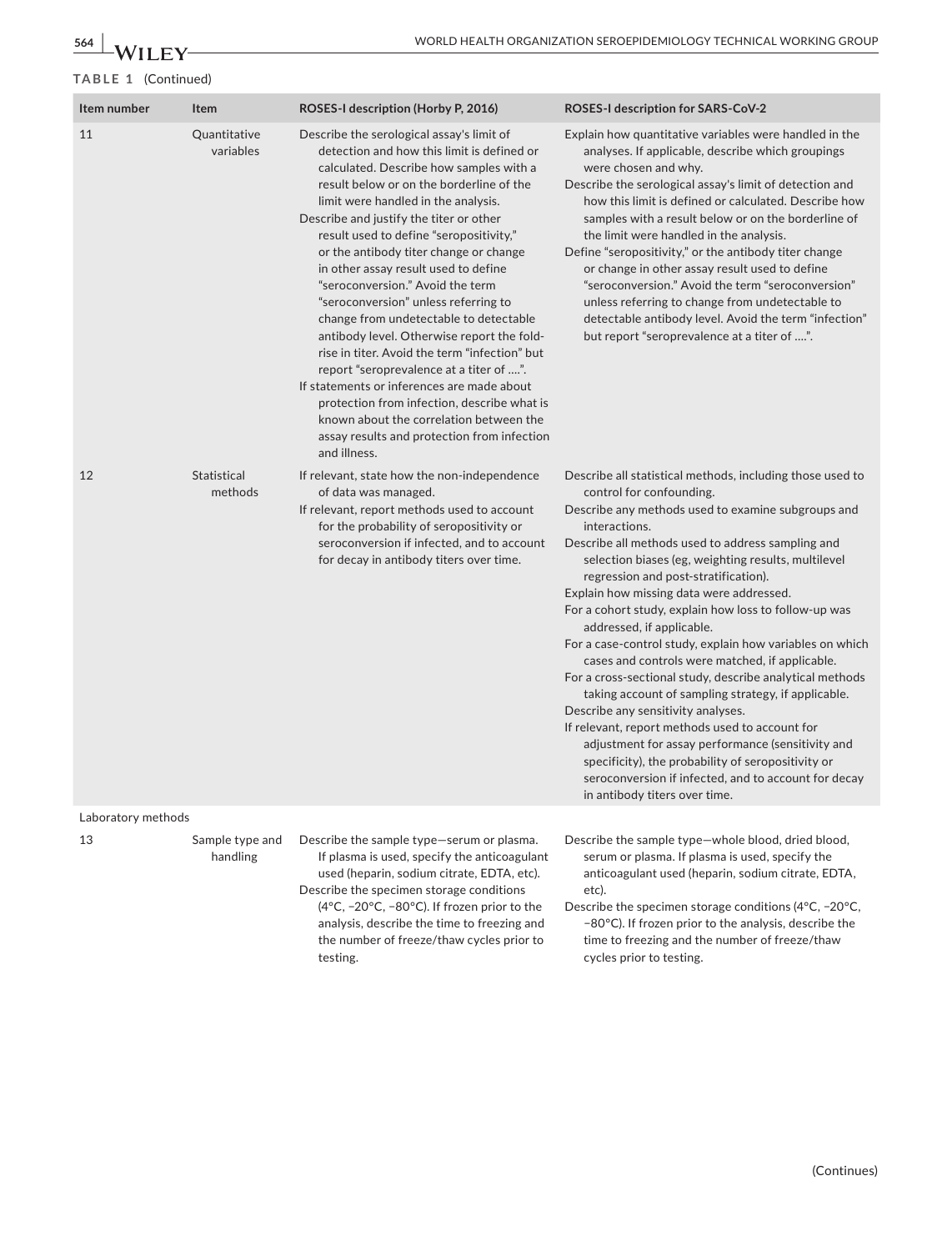| Item number | Item                  | ROSES-I description (Horby P, 2016)                                                                                                                                                                                                                                                                                                                                                                                                                                                                                                                                                                                                                                                                                                                                                                                                                                                                                                                                                                                                                                                                                                                                                                                                                                                                                                                                                                                                                                                                                                                                                                                                                                                                       | ROSES-I description for SARS-CoV-2                                                                                                                                                                                                                                                                                                                                                                                                                                                                                                                                                                                                                                                                                                                                                                                                                                                                                                                                                                                                                                                                                                                                                                                                                                                                                                                                                                                                                                                                                                                                                                                                                                                                                                                                                                                                                                                                                                                                                                                                                                          |
|-------------|-----------------------|-----------------------------------------------------------------------------------------------------------------------------------------------------------------------------------------------------------------------------------------------------------------------------------------------------------------------------------------------------------------------------------------------------------------------------------------------------------------------------------------------------------------------------------------------------------------------------------------------------------------------------------------------------------------------------------------------------------------------------------------------------------------------------------------------------------------------------------------------------------------------------------------------------------------------------------------------------------------------------------------------------------------------------------------------------------------------------------------------------------------------------------------------------------------------------------------------------------------------------------------------------------------------------------------------------------------------------------------------------------------------------------------------------------------------------------------------------------------------------------------------------------------------------------------------------------------------------------------------------------------------------------------------------------------------------------------------------------|-----------------------------------------------------------------------------------------------------------------------------------------------------------------------------------------------------------------------------------------------------------------------------------------------------------------------------------------------------------------------------------------------------------------------------------------------------------------------------------------------------------------------------------------------------------------------------------------------------------------------------------------------------------------------------------------------------------------------------------------------------------------------------------------------------------------------------------------------------------------------------------------------------------------------------------------------------------------------------------------------------------------------------------------------------------------------------------------------------------------------------------------------------------------------------------------------------------------------------------------------------------------------------------------------------------------------------------------------------------------------------------------------------------------------------------------------------------------------------------------------------------------------------------------------------------------------------------------------------------------------------------------------------------------------------------------------------------------------------------------------------------------------------------------------------------------------------------------------------------------------------------------------------------------------------------------------------------------------------------------------------------------------------------------------------------------------------|
|             | Serological<br>assays | Specify the assay type (eg, receptor-<br>binding inhibition; virus neutralization/<br>microneutralization; ELISA; other) and<br>methods used to determine the endpoint<br>titer.<br>Reference a previously published, CONSISE<br>consensus serologic assay or WHO<br>protocol if used, and any modifications<br>of the protocol. If a previously published<br>protocol is not used, provide full details in<br>supplementary materials.<br>State what is known about the determinants<br>of the variability of the antibody detection<br>assay being used.<br>Specify the antigen(s) used in the assay,<br>including virus strain name, subtype,<br>lineage or clade, with standardized<br>nomenclature and reference; specify<br>whether live virus or inactivated virus was<br>used (where applicable).<br>Report if antigen(s) from potentially cross-<br>reactive pathogens/strains were used<br>in order to identify cross-reactivity, and<br>specify which antigen was used, including<br>virus name, subtype, strain, lineage and<br>clade, with standardized nomenclature and<br>reference.<br>If red blood cells were used for a<br>hemagglutinin inhibition assay, specify<br>the animal species from which they were<br>obtained and concentration (v/v) used.<br>Describe positive and negative controls used.<br>Describe starting and end dilutions.<br>Specify laboratory biosafety conditions.<br>Specify whether replication was performed,<br>and if so, the acceptable replication<br>parameters.<br>Specify whether a confirmatory assay was<br>performed and all specifics of this assay, at<br>the same level of detail.<br>Specify international standards used, if<br>appropriate | Wherever possible, use defined and standardized<br>methods that have been established in more than<br>one laboratory, and that ideally are commercially<br>available in more than one country. Avoid laboratory-<br>level formulations if standardized formulations are<br>available for the same analytical targets.<br>Specify the testing algorithm (if more than one test<br>used) and assay type (eg, virus neutralization/<br>microneutralization/surrogate neutralization; ELISA;<br>LFIA; CLIA; other) and readout used to determine the<br>endpoint titer.<br>Reference a previously published protocol, if used, and<br>any modifications of the protocol. If a previously<br>published protocol was not used, provide full details<br>in supplementary materials. For in-house assays,<br>include a description of the assay format (e.g., direct<br>or indirect immunoassay) as well as description of<br>cutoff determination and which antibody isotype<br>is targeted, and reference previously published<br>validation data.<br>State what is known about the determinants of the<br>variability of the antibody detection assay being<br>used.<br>Specify the antigen(s) and antibody isotope target used,<br>with standardized nomenclature and reference;<br>specify whether live virus or pseudo virus was used<br>(where applicable). Describe how the cutoff was<br>established. If viral antigen produced in-house is<br>used, specify sequence, expression system (bacteria<br>or mammalian cells). Specify reactivity with other<br>coronavirus antigens (MERS-CoV, SARS-CoV,<br>seasonal CoVs) in the same population.<br>Describe positive and negative controls used. Specify<br>international standards used, if appropriate.<br>Describe starting and end dilutions.<br>Specify laboratory biosafety conditions.<br>Specify whether replication was performed, and if so, the<br>acceptable replication parameters.<br>Specify whether a confirmatory assay was performed<br>and all specifics of this assay, at the same level of<br>detail. |
| Results     |                       |                                                                                                                                                                                                                                                                                                                                                                                                                                                                                                                                                                                                                                                                                                                                                                                                                                                                                                                                                                                                                                                                                                                                                                                                                                                                                                                                                                                                                                                                                                                                                                                                                                                                                                           |                                                                                                                                                                                                                                                                                                                                                                                                                                                                                                                                                                                                                                                                                                                                                                                                                                                                                                                                                                                                                                                                                                                                                                                                                                                                                                                                                                                                                                                                                                                                                                                                                                                                                                                                                                                                                                                                                                                                                                                                                                                                             |
| 13          | Participants          | Report the numbers of individuals at<br>each stage of the study-the numbers<br>potentially eligible, examined for eligibility,<br>confirmed eligible, included in the study,<br>completing follow-up, and analyzed.<br>Give reasons for non-participation at each<br>stage. Consider use of a flow diagram.                                                                                                                                                                                                                                                                                                                                                                                                                                                                                                                                                                                                                                                                                                                                                                                                                                                                                                                                                                                                                                                                                                                                                                                                                                                                                                                                                                                               | Report the numbers of individuals at each stage of the<br>study-the numbers potentially eligible, examined for<br>eligibility, confirmed eligible, included in the study,<br>completing follow-up, and analyzed.<br>Give reasons for non-participation at each stage.<br>Consider use of a flow diagram.                                                                                                                                                                                                                                                                                                                                                                                                                                                                                                                                                                                                                                                                                                                                                                                                                                                                                                                                                                                                                                                                                                                                                                                                                                                                                                                                                                                                                                                                                                                                                                                                                                                                                                                                                                    |
| 14          | Descriptive data      | Give characteristics of study participants<br>(eg, demographic, clinical, social) and<br>information on exposures and potential<br>risk factors.<br>Indicate the number of participants with<br>missing data for each variable of interest.<br>Cohort study-summarize follow-up time (eg,<br>average and total amount).                                                                                                                                                                                                                                                                                                                                                                                                                                                                                                                                                                                                                                                                                                                                                                                                                                                                                                                                                                                                                                                                                                                                                                                                                                                                                                                                                                                   | Give characteristics of study participants (eg,<br>demographic, clinical, social) and information<br>on exposures and potential risk factors for all<br>participants, not solely stratified by outcome status.<br>Indicate the number of participants with missing data for<br>each variable of interest.<br>For a cohort study, detail follow-up time (eg, average and<br>total amount).                                                                                                                                                                                                                                                                                                                                                                                                                                                                                                                                                                                                                                                                                                                                                                                                                                                                                                                                                                                                                                                                                                                                                                                                                                                                                                                                                                                                                                                                                                                                                                                                                                                                                   |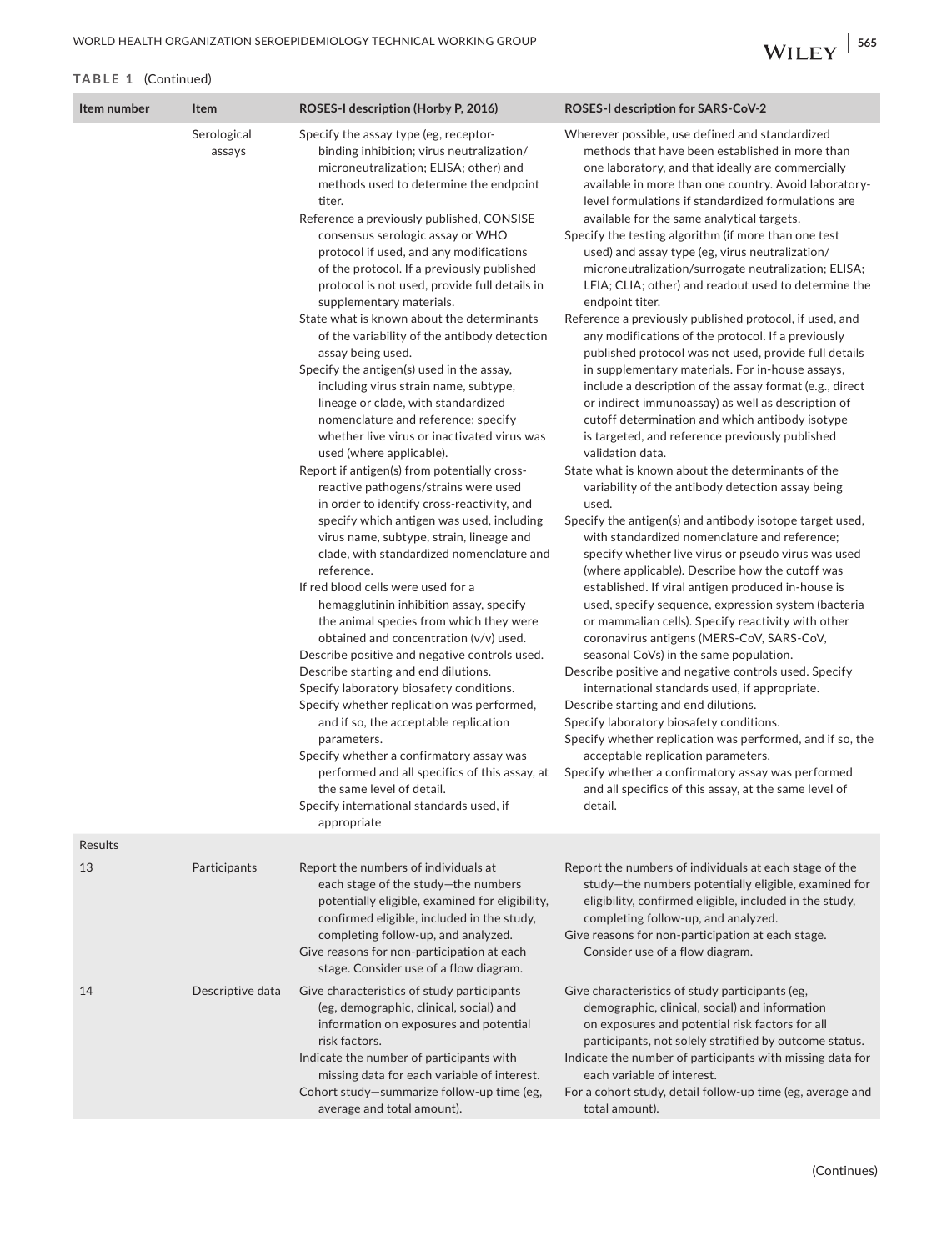| Item number       | Item             | ROSES-I description (Horby P, 2016)                                                                                                                                                                                                                                                  | ROSES-I description for SARS-CoV-2                                                                                                                                                                                                                                                                        |
|-------------------|------------------|--------------------------------------------------------------------------------------------------------------------------------------------------------------------------------------------------------------------------------------------------------------------------------------|-----------------------------------------------------------------------------------------------------------------------------------------------------------------------------------------------------------------------------------------------------------------------------------------------------------|
| 15                | Outcome data     | Cohort study-report the numbers of outcome<br>events or summary measures over time.<br>Case-control study-report the numbers<br>in each exposure category, or summary<br>measures of exposure.<br>Cross-sectional study-report the numbers of<br>outcome events or summary measures. | For a cohort study, report the numbers of outcome<br>events or summary measures over time.<br>For a case-control study, report the numbers in each<br>exposure category, or summary measures of<br>exposure.<br>For a cross-sectional study, report the numbers of<br>outcome events or summary measures. |
| 16                | Main result      | Report unadjusted estimates of distribution of<br>titers by age group.<br>Report methods to standardize the results<br>from the study sample to the target<br>population.                                                                                                            | Report unadjusted estimates of distribution of<br>seropositivity by age group.<br>Report methods to standardize the results from the<br>study sample to the target population.                                                                                                                            |
| 17                | Other analyses   | Report other analyses performed-analyses of<br>subgroups and interactions, and sensitivity<br>analyses.                                                                                                                                                                              | Report other analyses performed-analyses of subgroups<br>and interactions, and sensitivity analyses.                                                                                                                                                                                                      |
| Discussion        |                  |                                                                                                                                                                                                                                                                                      |                                                                                                                                                                                                                                                                                                           |
| 18                | Key results      | Summarize key results with reference to study<br>objectives.                                                                                                                                                                                                                         | Summarize key results with reference to study<br>objectives.                                                                                                                                                                                                                                              |
| 19                | Limitations      | Discuss limitations and strengths of the study.                                                                                                                                                                                                                                      | Discuss limitations and strengths of the study.                                                                                                                                                                                                                                                           |
| 20                | Interpretation   | Discuss the interpretation of the results<br>in the context of known or potential<br>cross-reactivity.                                                                                                                                                                               | Discuss the interpretation of the results in the context<br>of known or potential cross-reactivity, assay<br>performance and other sources of bias.                                                                                                                                                       |
| 21                | Generalizability | Discuss the generalizability (external validity)<br>of the study results.                                                                                                                                                                                                            | Discuss the generalizability (external validity) of the<br>study results.                                                                                                                                                                                                                                 |
| Other information |                  |                                                                                                                                                                                                                                                                                      |                                                                                                                                                                                                                                                                                                           |
| 22                | Ethics approval  | Specify if institutional review board approval<br>was received; if not, specify reason (eg,<br>public health outbreak response/non-<br>research designation).                                                                                                                        | Specify if institutional review board approval was<br>received; if not, specify reason (eg, public health<br>outbreak response/non-research designation).                                                                                                                                                 |

of the use of the same assay used with standardized cutoffs and confirmatory testing algorithms, these factors hamper the interpretation of the study results, as well as efforts to pool study results to understand population seroprevalence at a country, regional, or global level.

In 2016, the Reporting of Seroepidemiologic studies for influenza (ROSES-I statement) was published by the Consortium for the Standardization of Influenza Seroepidemiology (CONSISE) in an effort to improve the quality and transparency of reporting of influenza seroepidemiologic studies and facilitate the assessment of the validity and generalizability of published results.<sup>11</sup> This statement was developed as an extension of the STROBE statement<sup>12</sup> and identified 22 items that should be included in the results of published seroepidemiologic studies. As such, this checklist is also recommended to be used to guide the design and implementation of seroepidemiologic studies.

Here, we provide in Table 1 a modified version of the statement— (ROSES-S: Reporting of Seroepidemiologic studies—SARS-CoV-2)—for application to seroepidemiologic studies conducted during the ongoing COVID-19 pandemic. This covers the elements that should be reported in all SARS-CoV-2 seroepidemiologic studies, irrespective of study design.

In addition, WHO, in collaboration with a range of technical partners, has developed seroepidemiologic protocol templates to answer a series of key public health questions, known as the Unity studies, that are available on the WHO website [\(https://www.who.](https://www.who.int/emergencies/diseases/novel-coronavirus-2019/technical-guidance/early-investigations) [int/emergencies/diseases/novel-coronavirus-2019/technical-guida](https://www.who.int/emergencies/diseases/novel-coronavirus-2019/technical-guidance/early-investigations) [nce/early-investigations\)](https://www.who.int/emergencies/diseases/novel-coronavirus-2019/technical-guidance/early-investigations). These protocols provide standardized epidemiological and serological methodology that will better facilitate comparisons between studies (in time and place) and secondary data analyses. WHO has also established the Solidarity II global collaboration of public health agencies and academic institutions ([https://www.who.int/emergencies/diseases/novel-coronavirus-](https://www.who.int/emergencies/diseases/novel-coronavirus-2019/global-research-on-novel-coronavirus-2019-ncov/solidarity-2-global-serologic-study-for-covid-19)[2019/global-research-on-novel-coronavirus-2019-ncov/solidarity](https://www.who.int/emergencies/diseases/novel-coronavirus-2019/global-research-on-novel-coronavirus-2019-ncov/solidarity-2-global-serologic-study-for-covid-19) [-2-global-serologic-study-for-covid-19](https://www.who.int/emergencies/diseases/novel-coronavirus-2019/global-research-on-novel-coronavirus-2019-ncov/solidarity-2-global-serologic-study-for-covid-19)). This forum allows the sharing of well-characterized panels of sera to enable standardization of serologic assays worldwide and access to high-quality antigen specifically for assays to conduct serologic surveys. Solidarity II is also developing a standardized serology assay for collaborators who wish to use a global standard assay and methodologies for laboratories around the world to develop their own serologic assays. It facilitates the sharing of laboratory protocols for serologic assays for the purposes of serology surveys and study protocols, such as the Unity studies.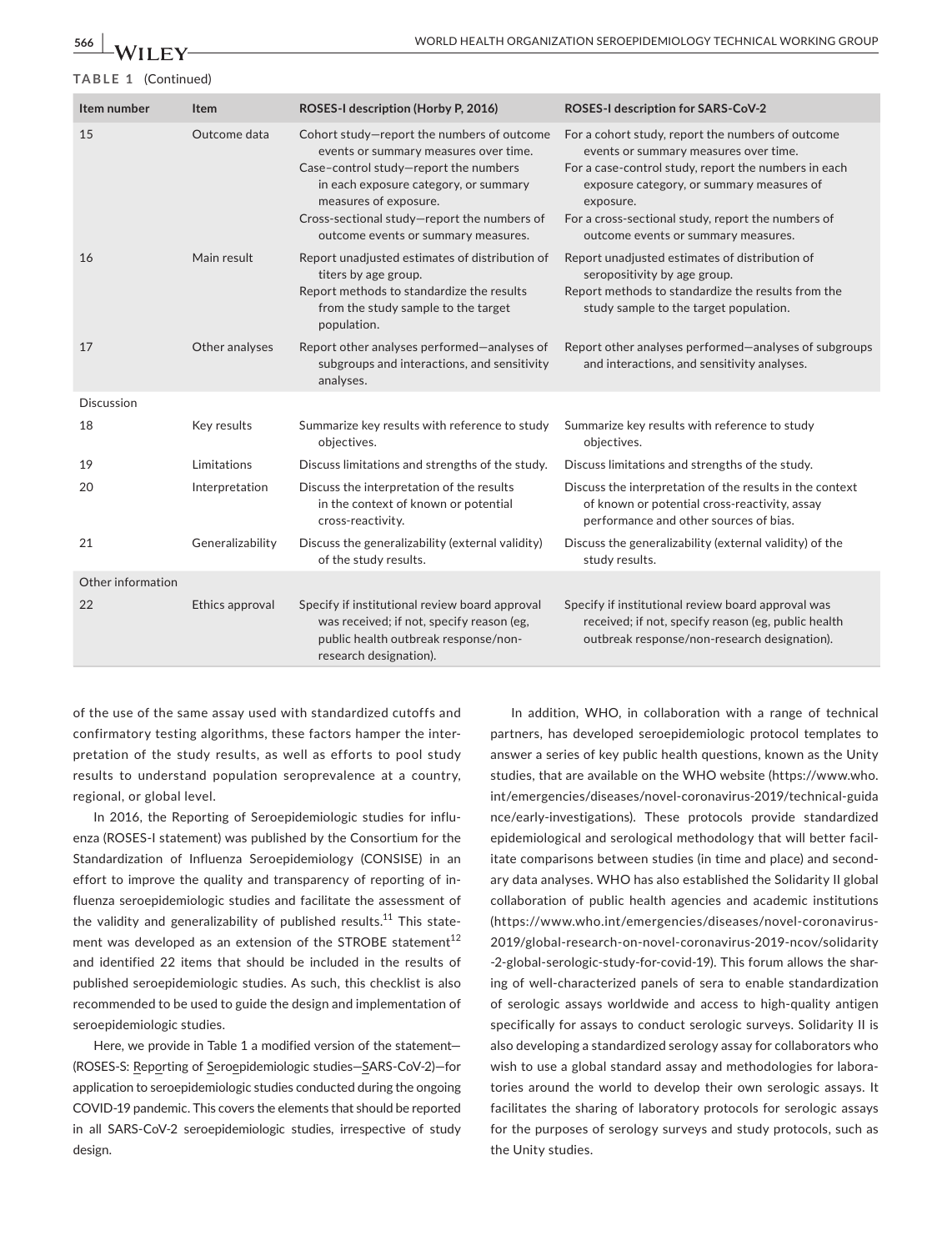Understanding population seroprevalence over time is important for informing public health decisions made by health authorities and policy makers. Conducting and reporting studies that are aligned with this ROSES-S checklist will allow for more refined epidemic modeling, outbreak responses, and public health and social measures, as well as more complete secondary data analyses.

## **CONFLICT OF INTEREST**

The authors have no conflict of interest to declare.

#### **PATIENT CONSENT STATEMENT**

Patient consent was not applicable to this article as no patients were involved in the current study.

# **PERMISSION TO REPRODUCE MATERIAL FROM OTHER SOURCES**

Permission to reproduce material from other sources is not applicable to this article.

#### **AUTHORS CONTRIBUTION**

**Maria van Kerkhove:** Conceptualization (equal); Methodology (equal); Writing-review & editing (equal). **Rebecca Grant:** Methodology (equal); Writing-original draft (equal). **Lorenzo Subissi:** Validation (equal); Writing-review & editing. **Marta Valenciano:** Validation (equal); Writing-review & editing. **Ketevan Glonti:** Validation (equal); Writing-review & editing. **Isabel Bergeri:** Validation (equal); Writingreview & editing. **Polina Brangel:** Validation (equal); Writing-review & editing. **Olivier Le Polain:** Validation (equal); Writing-review & editing. **Hannah Lewis:** Validation (equal); Writing-review & editing. **Anthony Nardone:** Validation (equal); Writing-review & editing. **Richard Pebody:** Conceptualization; Methodology; Validation (equal); Writing-review & editing. **Tasnim Azim:** Validation (equal); Writing-review & editing. **Pushpa Wijesinghe:** Validation (equal); Writing-review & editing. **Lubna Al Ariqi:** Validation (equal); Writingreview & editing. **Linh-Vi Le:** Validation (equal); Writing-review & editing. **Joseph Okeibunor:** Validation (equal); Writing-review & editing. **Andrea Vicari:** Validation (equal); Writing-review & editing. **Amen Ben Hamida:** Validation (equal); Writing-review & editing. **Venkatachalam Udhayakumar:** Validation (equal); Writing-review & editing. **Kathleen Gallagher:** Validation (equal); Writing-review & editing. **Vincent Richard:** Validation (equal); Writing-review & editing. **Rahul Arora:** Validation (equal); Writing-review & editing. **Niklas Bobrovitz:** Validation (equal); Writing-review & editing. **Maria Zambon:** Validation (equal); Writing-review & editing. **Christian Drosten:** Validation (equal); Writing-review & editing. **Marion Koopmans:** Validation (equal); Writing-review & editing. **Malik JS Peiris:** Validation; Writing-review & editing.

#### **ETHICS STATEMENT**

Ethics approval was not applicable to this article.

#### **PEER REVIEW**

The peer review history for this article is available at [https://publo](https://publons.com/publon/10.1111/irv.12870) [ns.com/publon/10.1111/irv.12870.](https://publons.com/publon/10.1111/irv.12870)

#### **DATA AVAILABILITY STATEMENT**

Data sharing is not applicable to this article as no datasets were generated or analyzed during the current study.

#### **REFERENCES**

- 1. FIND. *FIND evaluation of SARS-COV-2 Antibody (AB) detection tests*. Geneva, Switzerland: FIND; 2021. [https://www.finddx.org/sarsc](https://www.finddx.org/sarscov2-eval-antibody/) [ov2-eval-antibody/.](https://www.finddx.org/sarscov2-eval-antibody/) Accessed 1 March 2021.
- 2. Kontou PI, Braliou GG, Dimou NL, Nikolopoulus G, Bagos PG. Antibody tests in detecting SARS-CoV-2 infection: a meta-analysis. *Diagnostics*. 2020;10:319.
- 3. Lisboa Bastos M, Tavaziva G, Abidi SK, et al. Diagnostic accuracy of serological tests for covid-19: systematic review and meta-analysis. *BMJ*. 2020;370:m2516.
- 4. Deeks JJ, Dinnes J, Takwoingi Y, et al. Antibody tests for identification of current and past infection with SARS-CoV-2. *Cochrane Database Syst Rev*. 2020;6(6):CD013652.
- 5. Lee CY, Lin RTP, Renia L, Ng LFP. Serological approaches for COVID-19: epidemiologic perspective on surveillance and control. *Front Immunol*. 2020;11:879.
- 6. Chen X, Pan Z, Yue S, et al. Disease severity dictates SARS-CoV-2-specific neutralizing antibody responses in COVID-19. *Signal Transduct Target Ther*. 2020;5(1):180. [https://doi.org/10.1038/](https://doi.org/10.1038/s41392-020-00301-9) [s41392-020-00301-9](https://doi.org/10.1038/s41392-020-00301-9)
- 7. Rostami A, Sepidarkish M, Leeflang MMG, et al. SARS-CoV-2 seroprevalence worldwide: a systematic review and meta-analysis. [published online ahead of print, 2020 Oct 24]. *Clin Microbiol Infect*. 2020; 27(3):331-340.
- 8. Bobrovitz N, Krishan Arora R, Cao C, et al. Global seroprevalence of SARS-CoV-2 antibodies: a systematic review and metaanalysis. *MedRxiv*. 2020; [https://doi.org/10.1101/2020.11.17.](https://doi.org/10.1101/2020.11.17.20233460) [20233460](https://doi.org/10.1101/2020.11.17.20233460)
- 9. Chen X, Chen Z, Azman AS, et al. Serological evidence of human infection with SARS-CoV-2: a systematic review and meta-analysis. *Preprint. medRxiv*. 2020; [https://doi.](https://doi.org/10.1101/2020.09.11.20192773) [org/10.1101/2020.09.11.20192773](https://doi.org/10.1101/2020.09.11.20192773)
- 10. Sikkema RS, Freidl GS, de Bruin E, Koopmans M. Weighing serological evidence of human exposure to animal influenza viruses-a literature review. *Euro Surveill*. 2016;21(44):30388.
- 11. Horby PW, Laurie KL, Cowling BJ, et al. CONSISE statement on the reporting of seroepidemiologic studies for influenza (ROSES-I statement): an extension of the STROBE statement. *Influenza Other Respir Viruses*. 2017;11(1):2-14.
- 12. von Elm E, Altman DG, Egger M, et al. The strengthening the reporting of observational studies in epidemiology (STROBE) statement: guidelines for reporting observational studies. *Int J Surg*. 2014;12(12):1495-1499.

**How to cite this article:** ; World Health Organization Seroepidemiology Technical Working Group. ROSES-S: Statement from the World Health Organization on the reporting of seroepidemiologic studies for SARS-CoV-2. *Influenza Other Respi Viruses*. 2021;15:561–568. [https://doi.](https://doi.org/10.1111/irv.12870) [org/10.1111/irv.12870](https://doi.org/10.1111/irv.12870)